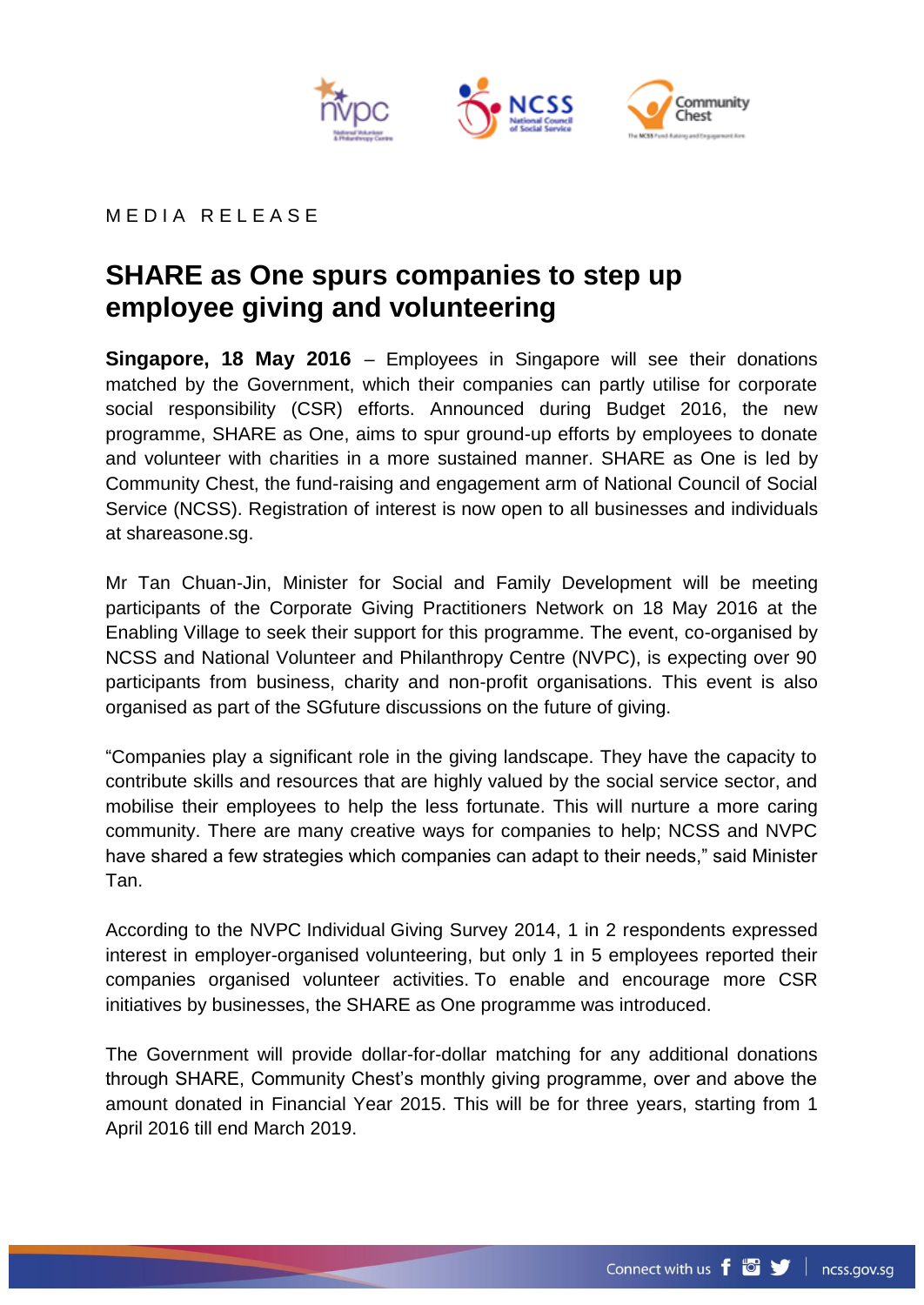Businesses can use half of the government matching grant, capped at \$10,000 per year, to organise volunteering initiatives for their employees or to build its CSR capabilities. The rest of the matching grant will go to a fund managed by Community Chest to benefit the social service sector. Charities can also apply for the grant to organise meaningful volunteer activities and to build up volunteer management capabilities.

"This is a positive step forward for businesses to empower their employees in giving back to the community. With the Government's matching grant to Community Chest's SHARE programme, not only can more businesses encourage their staff to donate in a sustained manner, but it will also enable more volunteering opportunities as part of their corporate social responsibility efforts," said Mr Phillip Tan, Chairman of Community Chest.

Employees can engage in three types of volunteerism: event-based where ad-hoc support, such as manpower, is provided; skills-based where professional expertise is provided for projects; or service-based where volunteers complement the role of practitioners, such as befriending or mentoring.

Businesses can also look into engaging intermediaries to support skills-based volunteering projects. For example, an intermediary like Conjunct Consulting or Empact Consulting connects charities looking for skilled volunteers with companies whose employees have the expertise that can support the desired cause. This crucial matchmaking process enables better use of resources and maximises impact.

One of the first businesses to register for the SHARE as One programme is Standard Chartered Bank, whose employees have been contributing through SHARE since 1994. **"**SHARE as One is an impactful corporate initiative towards building a caring and resilient society. Standard Chartered has always been a champion for employee volunteering and through this initiative, we look forward to collaborating with Community Chest and other charities and corporates to achieve a sustainable giving culture in Singapore," said Ms Judy Hsu, Chief Executive Officer, Singapore, Standard Chartered Bank.

Participants at the event will also gain insights into the NVPC's Company of Good framework, where they can share and learn best practices, so as to improve their giving practices.

-End-